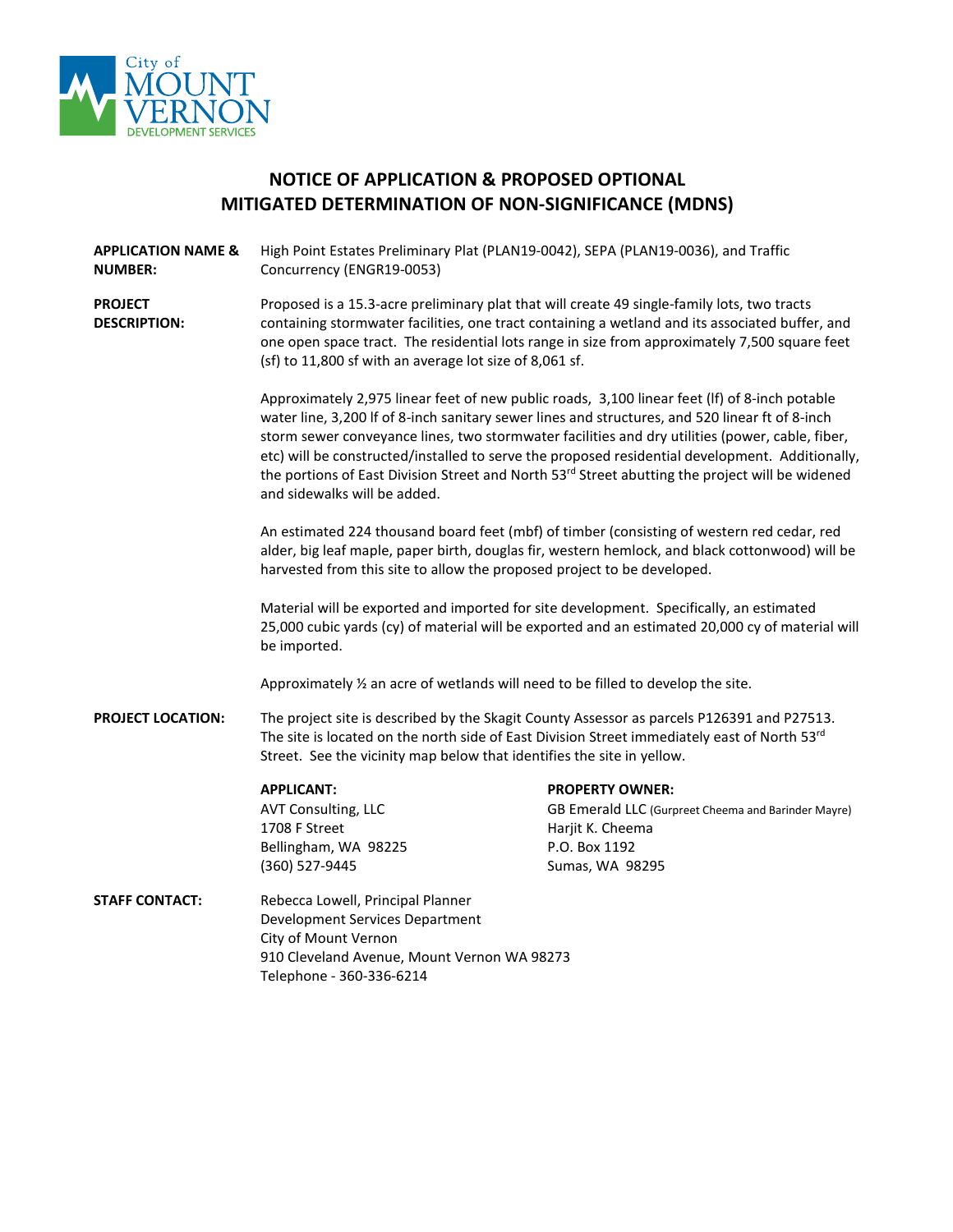

**OPTIONAL MITIGATED DETERMINATION OF NON-SIGNIFICANCE (MDNS):** As the Lead Agency, the City of Mount Vernon has determined that significant environmental impacts are unlikely to result from the proposed project. Therefore, as permitted under the RCW 43.21C.110, the City of Mount Vernon is using the Optional MDNS process to give notice that a MDNS is likely to be issued. Comment periods for the project and the proposed MDNS are integrated into a single comment period. There will be no comment period following the issuance of the Threshold Mitigated Determination of Non-Significance (MDNS). A 10-day appeal period will follow the issuance of the MDNS.

| <b>DETAILS:</b>                                      |                                                                                                                                                                                                                                                                |                          |                   |  |
|------------------------------------------------------|----------------------------------------------------------------------------------------------------------------------------------------------------------------------------------------------------------------------------------------------------------------|--------------------------|-------------------|--|
| <b>Permit Application Date:</b>                      | February 27, 2019                                                                                                                                                                                                                                              | <b>Counter Complete:</b> | February 27, 2019 |  |
| <b>Technically Complete:</b>                         | March 25, 2019                                                                                                                                                                                                                                                 |                          |                   |  |
| <b>Permits/Review</b><br>Requested:                  | Preliminary Plat, SEPA Process, and Traffic Concurrency                                                                                                                                                                                                        |                          |                   |  |
| <b>Other Permits that may be</b><br><b>Required:</b> | Critical Area Permit, Fill and Grade Permit, Right-of-Way Permit, Land Clearing Permit, Final<br>Plat, Stormwater Permit from the State Department of Ecology (DOE), Permits from the US<br>Army Corps of Engineers and State DOE to fill the on-site wetlands |                          |                   |  |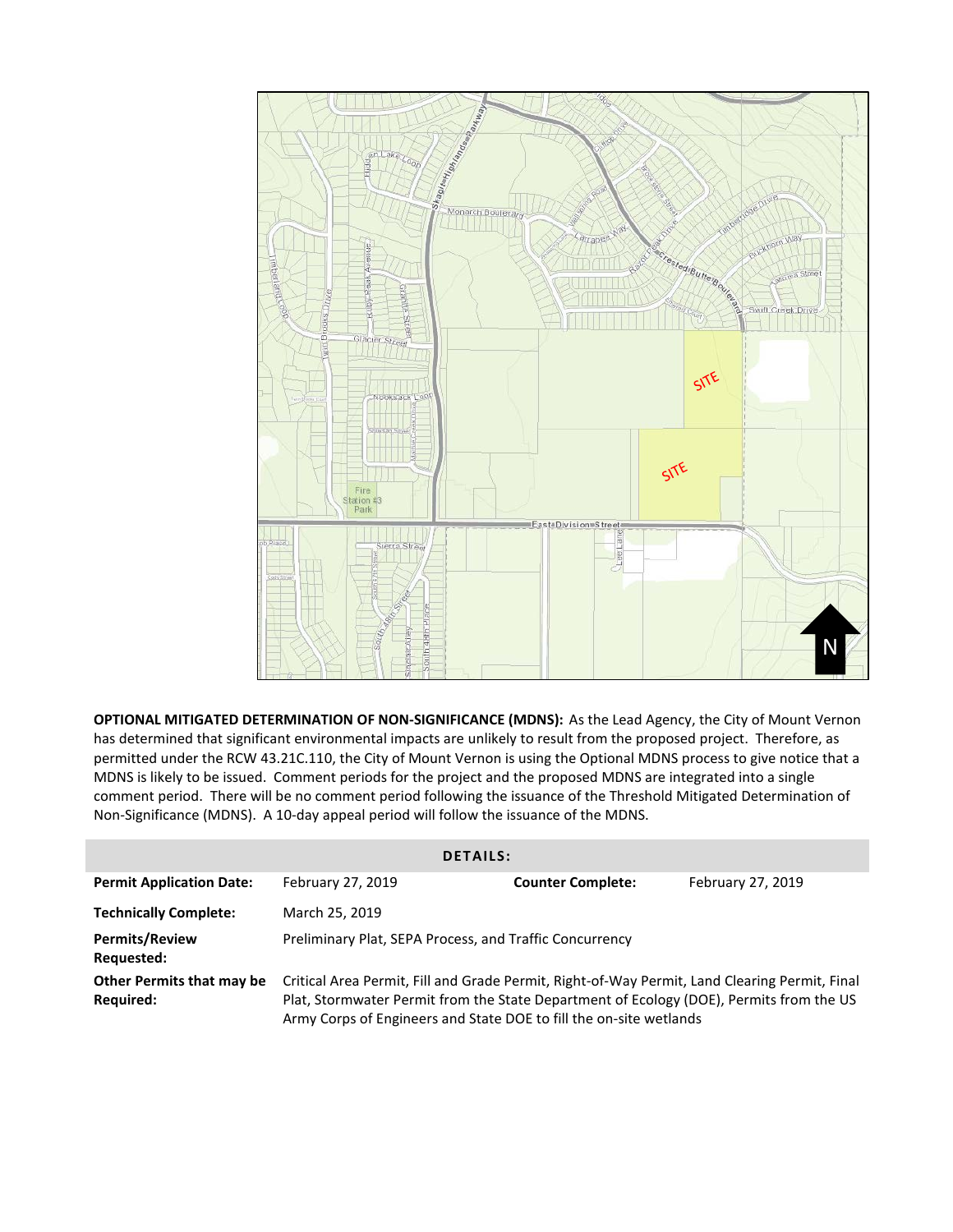### **CONSISTENCY OVERVIEW:**

| Zoning:                                                                         | Single-Family Residential (R-1,<br>4.0)                                                                                                                                                                                                                                                                                                                                                                                                                                                                                         | <b>Comprehensive Plan:</b> | Single-Family Medium<br>Density (SF-MED) |
|---------------------------------------------------------------------------------|---------------------------------------------------------------------------------------------------------------------------------------------------------------------------------------------------------------------------------------------------------------------------------------------------------------------------------------------------------------------------------------------------------------------------------------------------------------------------------------------------------------------------------|----------------------------|------------------------------------------|
| <b>Environmental Documents</b><br>that Evaluate the<br><b>Proposed Project:</b> | Critical Area Assessment and Mitigation/ Wetland Bank Use Plan both prepared by NW<br>Ecological Services; Preliminary Soil Characterization prepared by Element Solutions;<br>Preliminary Drainage Report prepared by Freeland and Associates, Inc; Preliminary Plat<br>Maps prepared by Larry Steele and Associates; A Cultural Resources Review prepared by<br>Garth Baldwin and Paul Howard; an estimate of the quantity and type of timber to be<br>removed from Aubrey Stargell dated May 22, 2019, and a SEPA Checklist. |                            |                                          |
| <b>Development Regulations</b><br><b>Used for Project</b><br><b>Mitigation:</b> | The project is subject to the City's SEPA Code, Critical Areas<br>Ordinance, the Comprehensive Plan, Subdivision and Zoning Code, Drainage, Engineering<br>and Concurrency Requirements and other applicable local, state and federal regulations as<br>appropriate.                                                                                                                                                                                                                                                            |                            |                                          |

## **CONDITIONS BEING CONSIDERED TO MITIGATE ENVIRONMENTAL IMPACTS:**

- 1. Any person engaged in ground disturbing activity who encounters or discovers historical and/or archeological materials in or on the ground shall:
	- a. Immediately cease any activity which may cause further disturbance;
	- b. Make a reasonable effort to protect the area from further disturbance; and,
	- c. Report the presence and location of the material to the proper authorities in the most expeditious manner possible.
- 2. The two wetlands near the southeast portion of the site that will only be partially filled will be required to mitigate for the buffer areas they are required to have through the City's managed ecosystem alternative found in MVMC 15.40.110 that entails buying down the buffer areas and enhancing the buffers area left on-site. Alternatively, the applicant could fill these wetlands in their entirety and not have to use the City's managed ecosystem alternative.
- 3. A five-foot wide tract/easement shall be created on the east side of North 53<sup>rd</sup> Street and along the north side of East Division Street. The tract/easement shall comply with all of the following:
	- a. This area shall have a six-foot tall decorative, wood fence installed where it abuts Lots 1, 4, 5,  $10 13$ , the south storm Tract A, and Tract B containing wetlands abutting East Division Street.
	- b. Between the fence and the sidewalks minimum 2-inch caliper street trees shall be installed at 30-foot intervals and minimum 2-gallon shrubs shall be installed between the street trees.
	- c. The height of the fence shall be reduced, or the fence shall be located further northeast, such that it does not create a sight distance problem at the intersection of East Division and North 53<sup>rd</sup>, and where proposed Road A intersects with North 53rd Street.
	- d. The future Homeowner's Association will be responsible for the monitoring and maintenance of the fencing and landscaping within the 5-foot wide tract. The 5-foot wide area can be an easement where it crosses Lots 10 – 13, with the remaining areas required to be a tracts.
- 4. All work completed near the on-site wetlands and their associated buffers that are not proposed to be filled shall comply with all of the following conditions:
	- a. The City's consultant biologist or the applicant's biologist shall monitor this work and shall submit reports documenting the progress and completion of these activities to the City.
	- b. The biologist monitoring this work is responsible for ensuring construction activities do not result in adverse impacts to the wetlands or their associated buffers. As such, if while monitoring construction activities the biologist deems it necessary to have the applicant install or implement additional mitigation measures to protect the functions and values of the stream the applicant shall be responsible for completing these requests in a timely manner.
	- c. The applicant shall be responsible for all costs associated with this work (this includes the cost of the City's biologist and any mitigation measures they deem necessary during construction).

Comments on the Notice of Application and Proposed Mitigated Determination of Non-Significance (MDNS) must be submitted, in writing, no later than **JUNE 24, 2019.** Comments should be as specific as possible and include: your full name, your mailing address, and the name of the proposal you are commenting on.